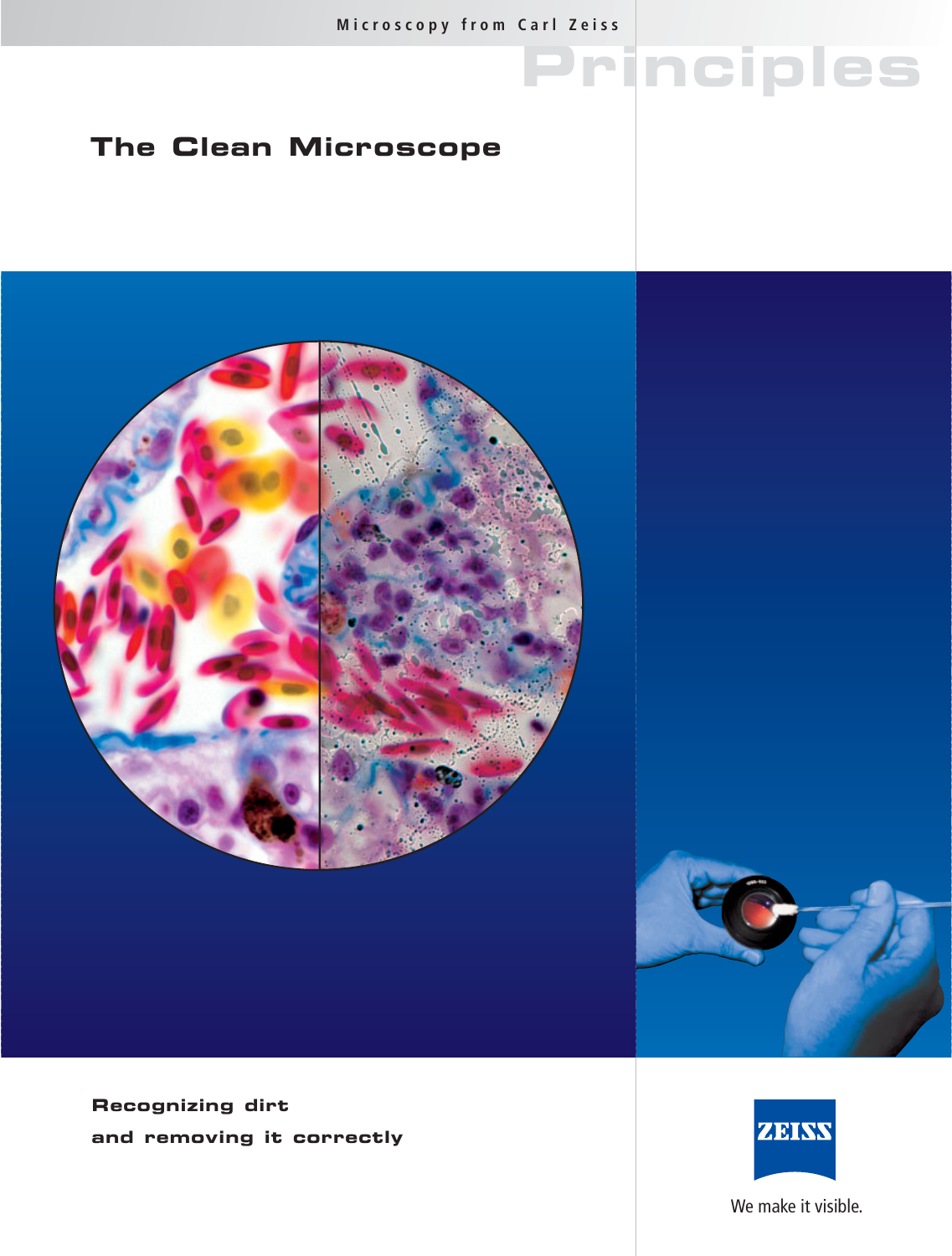### **Where to find what?**

**Clean microscope optics are a prerequisite for successful microscopy and perfect images.**

**Over the years a variety of cleaning procedures have been recommended. Many users remain unsure as to which of these will yield the best results.** 

**The choice of the best cleaning method depends on the nature of the optical surface and the type of dirt to be removed.**

| Please contact the local Carl Zeiss representative |
|----------------------------------------------------|
| for questions regarding maintenance and service.   |

**COL** 

| Page                                        |
|---------------------------------------------|
|                                             |
|                                             |
|                                             |
| Camera adaptor 5                            |
|                                             |
|                                             |
|                                             |
| Cleaning Solution L 6, 9, 12                |
|                                             |
|                                             |
|                                             |
|                                             |
| Dirt - greasy, loose, oily, water-soluble 8 |
|                                             |
|                                             |
|                                             |
| Dry objective with correction collar 4      |
|                                             |
|                                             |
|                                             |
| Fluorescence filter sets 5                  |
|                                             |
|                                             |
| JENA-Microscopes 250 CF  11                 |
|                                             |
|                                             |
| MIKROVAL-Microscopes 11                     |
| Optical surfaces - concave or convex 5, 6   |
| Optical surfaces - flat 5, 6                |
| Painted surface  10                         |
| Petroleum ether 6, 9, 12                    |
|                                             |
|                                             |
| SIDOLIN                                     |
| Solvents                                    |
| SPARKLE                                     |
| Spherical aberration  4                     |
| STANDARD-Microscopes 11                     |
| Swabs                                       |
| WHATMAN paper 6, 7, 12                      |
|                                             |
|                                             |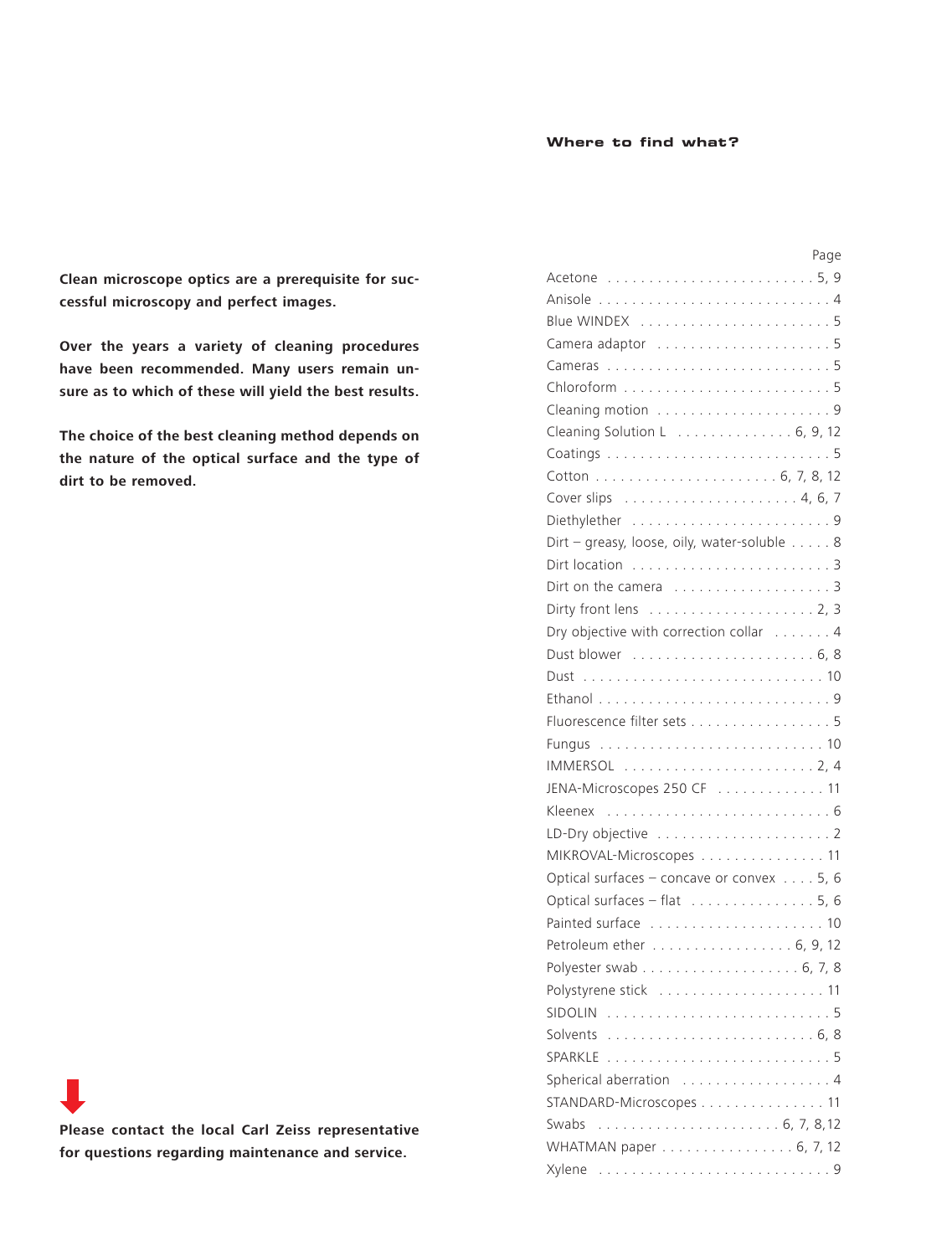# **The Effect of Dirt on the Image**

The closer dirt is to the object or to the camera sensor, the greater its effect on the visual or photographed image. The critical areas are the following:

- 1. The external surface of the front lens of the objective
- 2. The surface of the camera sensor and its protective glass cover
- 3. Both surfaces of the cover slip
- 4. The surface of the microscope slide
- 5. The surface of the camera adapter optics
- 6. Surface of the upper lens of the condenser
- 7. The outer and inner surfaces of the eyelens of the eyepiece as well as the upper surface of the graticule
- 8. The outer surface of the protective glass covering the opening through which light exits
- 9. Other glass surfaces in the light path e.g. bulbs of halogen- or high pressure lights, fluorescence filters and beam splitters, collector lenses, contrast and heat filters.

Some optical surfaces are more sensitive to dirt than others. The front lens of the objective is particularly critical and is therefore discussed in greater detail below:

For any dry objective, the smaller the free working distance and the smaller the surface area of the concave front lens, the greater the danger of soiling the front lens with embedding media, immersion liquids or dust.

Examples of such objectives are the EC Plan-Neofluar 40x/0.75, EC Plan-Neofluar 63x/0.95 Korr, Achroplan 63x/0.80, 63x/0.95 o.D., Fluar 20x/ 0.75, Planapo 20x/0.80, Planapo 40x/0.95 Korr, all dry objectives of the type Epiplan and EC Epiplan-Neofluar as well as EC Epiplan-Apo-Objectives with magnifications of 20x, 50x and 100x.

When working with inverted microscopes, the front lens of every objective will be more exposed to dust than that in an upright microscope; all LD dry objectives with magnifications of 32x, 40x and 63x need to be regularly checked.

The front lens of an immersion objective should be cleaned to remove residue both after use and additionally, before applying fresh immersion liquid. The mixing of different immersion media, as well as different lots of the same medium e.g. the immersion oil IMMERSOL F™, can result in blurred images.

The cameras are always to be handled with the utmost care and protected from dirt using all available methods.

**Before every critical use, check the front lens of the objective for dirt.**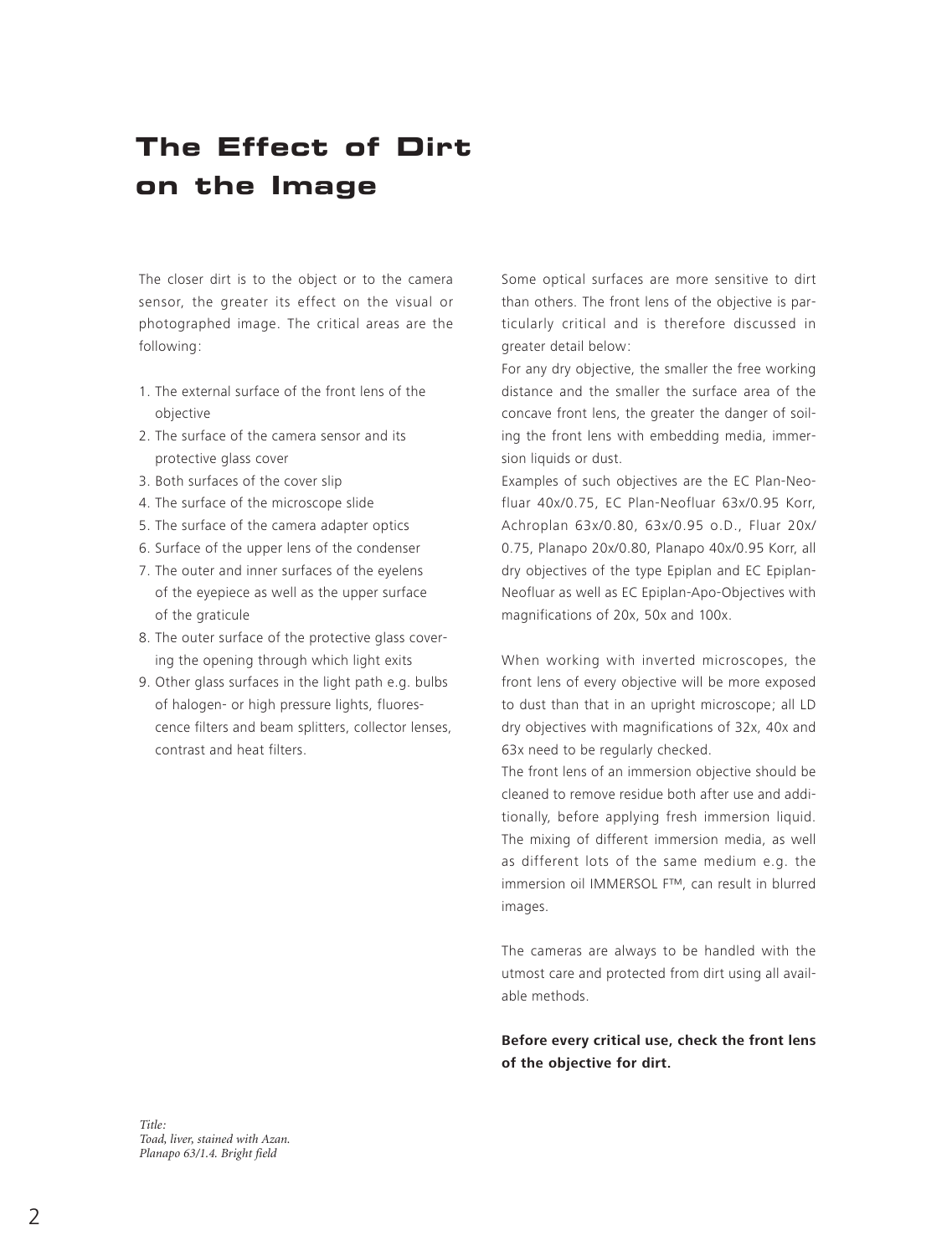## **How to Recognize Dirt**

Familiarity with the best possible results obtainable with a specific technique and procedure permits a user to recognize the consequences of dirty optics. The ability to compare the expected image and the image actually obtained with respect to optimal sharpness, contrast and the absence of contamination-dependent visual artefacts, allows the user to immediately recognize when the microscope is dirty or not.

**If the image sharpness or contrast is not optimal, then there is a high probability that the microscope optics are not clean.** 

In order to determine the location of the dirt, please proceed as follows:

Carefully rotate objectives and cameras a small amount within their thread.

Check the slide and cover slip by moving the specimen while focusing initially on the upper and then the lower surfaces.

Check the condenser while moving it up and down and if applicable, by swiveling the front lens slightly. The affected optical surface is identified when a suspected optical component is moved and the dirt follows this movement. The single exception to this rule is the camera: dirt located within the camera will not move when the camera is moved! A macroscopic check for larger dust particles and scratches on optical surfaces can be carried out using either a magnifying glass (with a magnification of 3–6x) or an eyepiece held the wrong way round.

A soiled objective front lens is easily determined by looking at an evenly lit surface through the wrong end of the objective: The internal lens organization produces an enlarged image of the smallest contaminants present on the external surface of the front lens.

The final check should always involve an assessment of the achieved improvement in image quality.



*Clean (left) and oil contaminated (right) objective front lens. Toad, kidney, stained with Trichrome. Planapo 20/0.80. Bright field*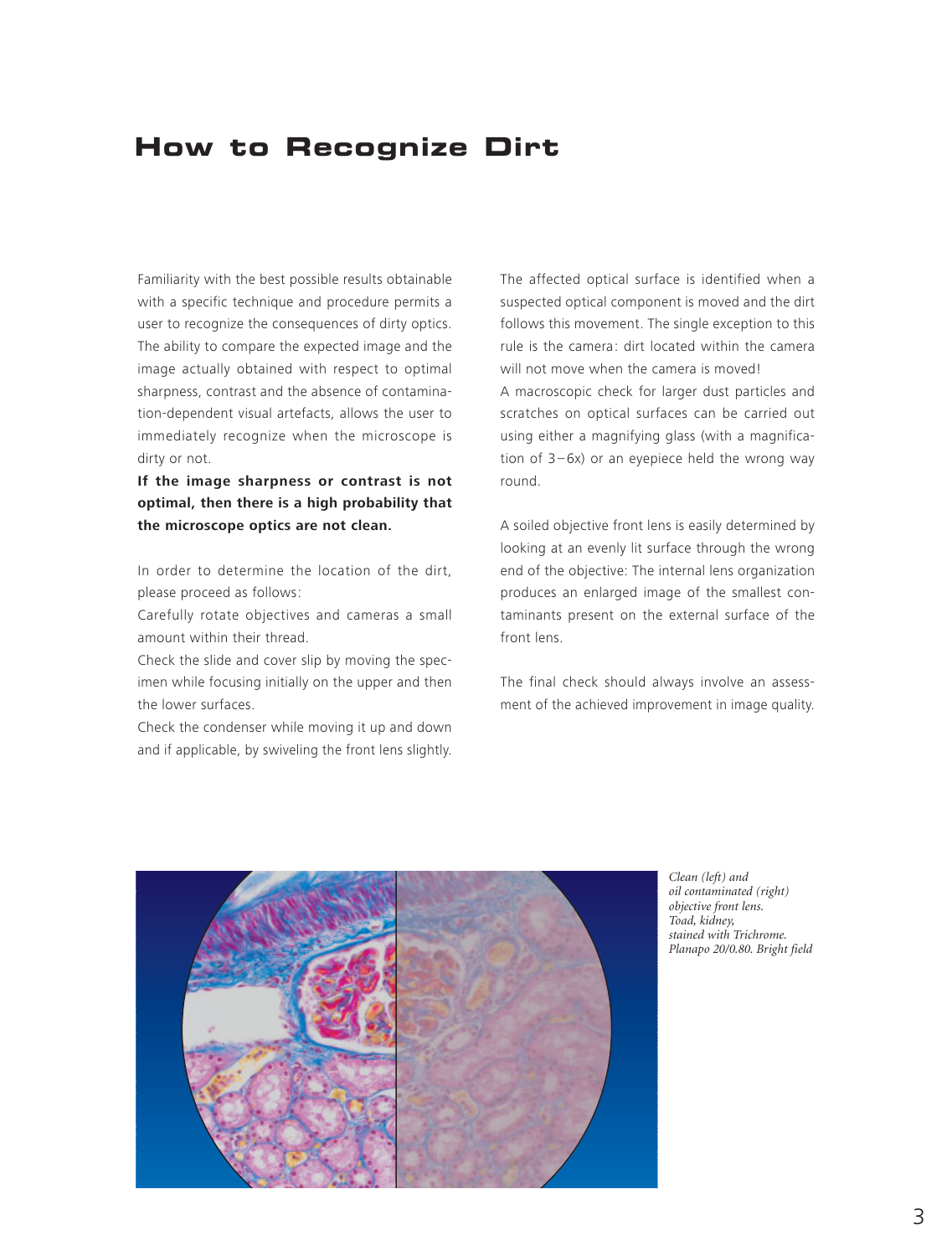## **Different Types of Dirt**

It is crucial to differentiate between dust (e.g. glass dust from slides, flakes of skin from the microscopist, fluff from clothing, pollen from spring and summer flowering) and other dirt (e.g. liquid or dried-out embedding or immersion media, culture solutions, residue from improper cleaning attempts, fingerprints and grease).

Dust particles can either rest loosely or can be more or less stuck to optical surfaces. Other dirt is either water-soluble or may only be completely removed using organic solvents.

#### **A blurred image may not always be due to dirt:**

Using an objective with a large numerical aperture in conjunction with a cover slip of the wrong thickness can result in blurred images (spherical aberration).

Dry objectives of this type normally have a correction collar, which permits compensation for the spherical aberration:

Turn the correction collar until the optimal image contrast and sharpness is achieved while continuously adjusting focus.

Many highly corrected immersion objectives also require specially selected cover slips with a thickness of 0.17 mm, if the best image is required.

Immersion objectives should only be used in conjunction with a suitable, bubble-free immersion oil. Oil immersion objectives should only used with IMMERSOL™ from Carl Zeiss; the water immersion objective, C-APOCHROMAT, ideally with only distilled water or IMMERSOL W™.

The occasional recommended use of anisole as an immersion medium results in loss of sharpness and contrast. Anisole can attack the cement of front lenses, especially that of older objectives.



*An imperfect image despite clean optics caused by spherical aberration: Correction collar of the planapo 40/0.95 objective correctly (left) and incorrectly adjusted (right). Frog, small intestine, stained with Azan.*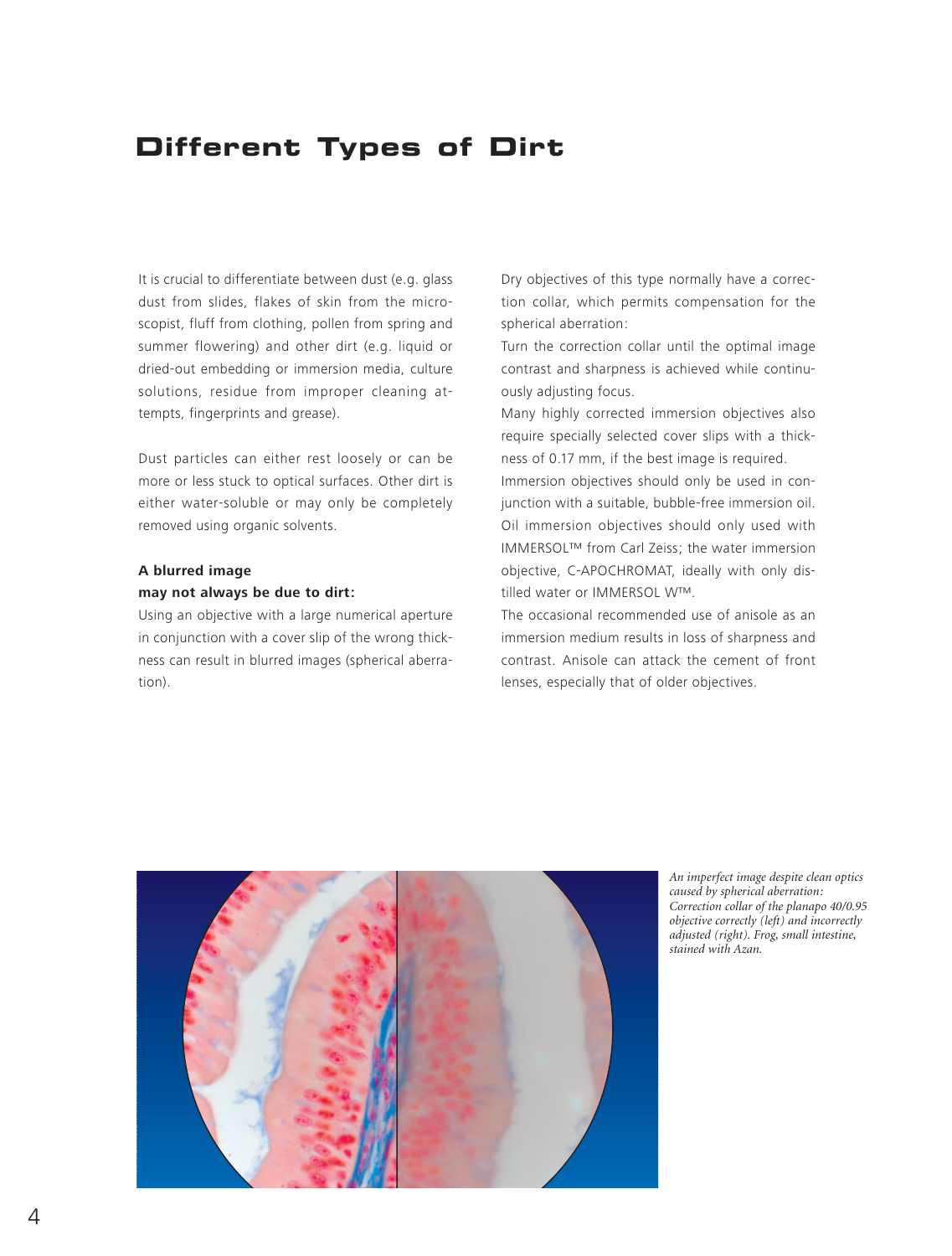## **Different Optical Surfaces**

Concave or convex surfaces (e.g. front lens of dry objectives and condensers, the eye-lens of some eyepieces) should be distinguished from planar parallel or flat surfaces (e.g. the front lens of most of the immersion objectives and condensers, filters, the protective glass covering camera sensors or the opening through which light exits). Concave or convex surfaces are cleaned using either the cotton or the new polyester swabs as described on page 6.

Easily accessible flat surfaces may be similarly cleaned or with soft disposable cellulose wipes.

Microscope optics can be composed either of optical glass, quartz or polymers. The upper surface of almost all will be coated to minimize stray light. Some anti-reflex coatings may be wipeable (e.g. the eyelens of eyepieces) or not, due to their softness. Generally, anti-reflex coatings are composed of magnesium fluoride and should only be cleaned with agents free from ammonia and acid. Sometimes household glass cleaning agents, which contain dilute ammonia (e.g. SIDOLIN, SPARKLE, Blue WINDEX), are recommended but they should not be used routinely.

Some optical components are surrounded by black anti-reflex surfaces, which are sensitive to organic solvents. The plastic and rubber parts of the eyepiece will likewise be attacked by organic solvents (e.g. acetone, chloroform).

In older microscopes, lenses are cemented using an alcohol soluble cement such as Canada balsam. These days the lens cement is generally a polyacrylic synthetic resin, which does not have this problem.

The internal workings of the microscope – the optical surfaces, components of the fluorescent filter sets, cameras and camera adapters should never be cleaned by the user, but by experienced customer representatives from the original manufacturer.

The user should only clean: the external surface of the objective front lens, the condenser front lens, the eyepiece eyelens, glass color- and conversion filters, and the external surface of the protective glass covering the opening through which light exits.



*Dust on the cover of the opening through which light exits (upper right), extremely dirty camera (bottom right) and clean optics (left). Frog, small intestine, stained with Azan. Planapo 10/0.45. Bright field.*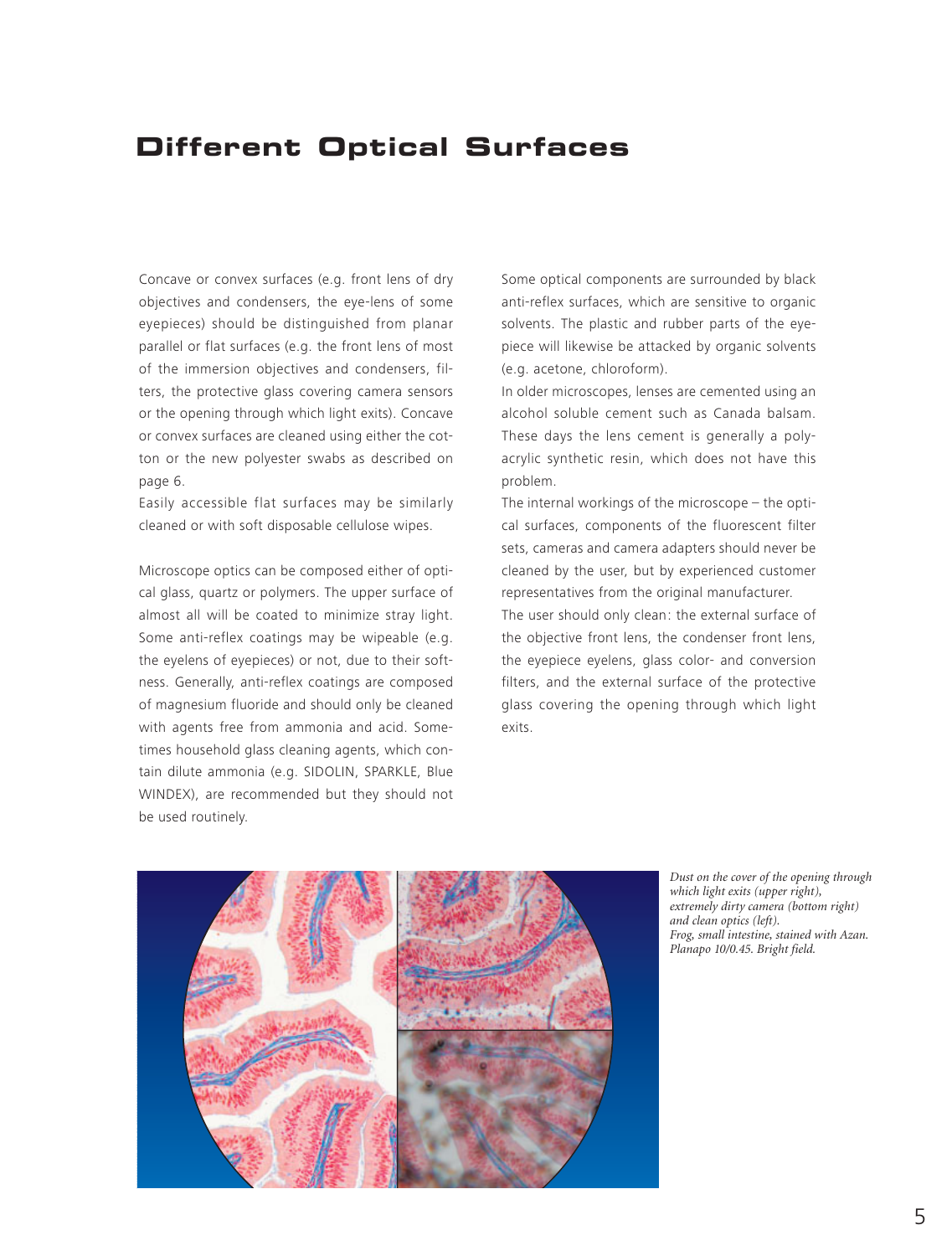## **Cleaning Agents and Procedures**

The goal is to completely remove dust and dirt without leaving any residue of the cleaning agent or damaging the surfaces.

The following equipment is required:

- Long, thin wooden sticks, preferably of bamboo (obtainable from Chinese restaurant suppliers) or a comparable not too flexible material.
- High purity cotton (e.g. that used in ophthalmology supplied by KERMA, Germany) or WHATMAN lens cleaning tissue 105.
- Absorbent polyester swabs for cleaning optical components. ITW Texwipe CleanTips® swabs (TexWipe)

represent a very good alternative to the cotton swabs and can be re-used.

- Soft cosmetic cellulose tissue (e.g. Kim Wipes soft, KLEENEX).
- Dust blower (laboratory suppliers, pharmacies).
- Distilled water.
- Freshly prepared solution of 5 –10 drops of a washing-up liquid (e.g. Fairy Ultra, Fit) in 10 ml distilled water.
- Solvent for the removal of greasy or oily dirt, such as the Optical Cleaning Solution L (recipe from Carl Zeiss), pure petroleum ether (analytically pure, boiling point <44º C) or, exclusively for cleaning cover slips, pure acetone.

For the easy cleaning of flat surfaces (e.g. the removal of immersion media from cover slips or the front lenses of immersion objectives), soft tissue (e.g. Kleenex) soaked in diluted washing-up liquid is suitable.

**Care:** The smooth lens paper (so-called Joseph paper), which is often readily available in research laboratories, is not for cleaning but is intended only for the dust-free storage and protection of optical components. For cleaning purposes this lens paper is too harsh; it also doesn't absorb the dirt effectively or quickly enough. WHATMAN Lens Cleaning Tissue 105 represents the single exception.

For the cleaning of all other optical surfaces either freshly made cotton swabs or the new polyester swabs, ITW Texwipe Clean Tips®, are used.

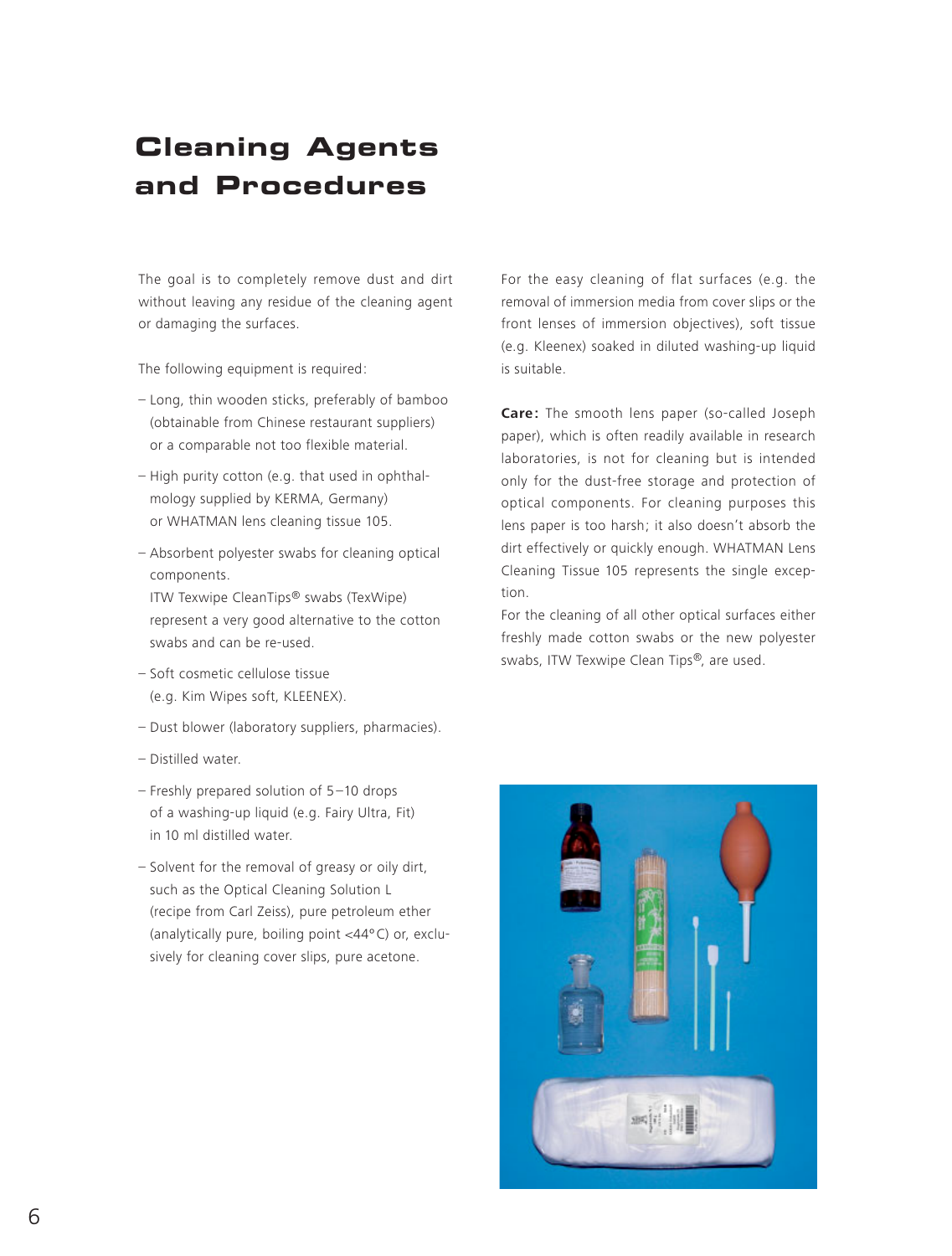#### **Preparation of cotton swabs**

- Wash hands (powdered, latex gloves are not suitable).
- Dip the stick into the cleaning solution (aqueousor organic solvent). The cotton fibers attach better to the stick as a result.



- Dab the stick onto the wad of cotton and loosen some fibers. Do not compact the cotton otherwise the fibers will not separate easily.
- Turn the stick so that an even, elliptical cotton bud forms at the tip.



■ To protect the cotton tip from dirt, the stick should be stored in a polythene bag. It should not be handled as perspiration and grease, from the fingers of the users, will significantly affect its ability to clean.



- Remove the cotton tip after every wipe and replace it with a fresh cotton bud.
- The stick can be used for a long period of time. Use separate sticks for water-based solutions and organic solvents.



If the use of WHATMAN Lens Cleaning Tissue 105 is preferred, fold the sheet around the stick so that a sharp point is generated. The point should not be handled. Use the tissue only once and then replace it.

The polyester swabs, ITW Texwipe CleanTips®, can be used until they no longer clean well.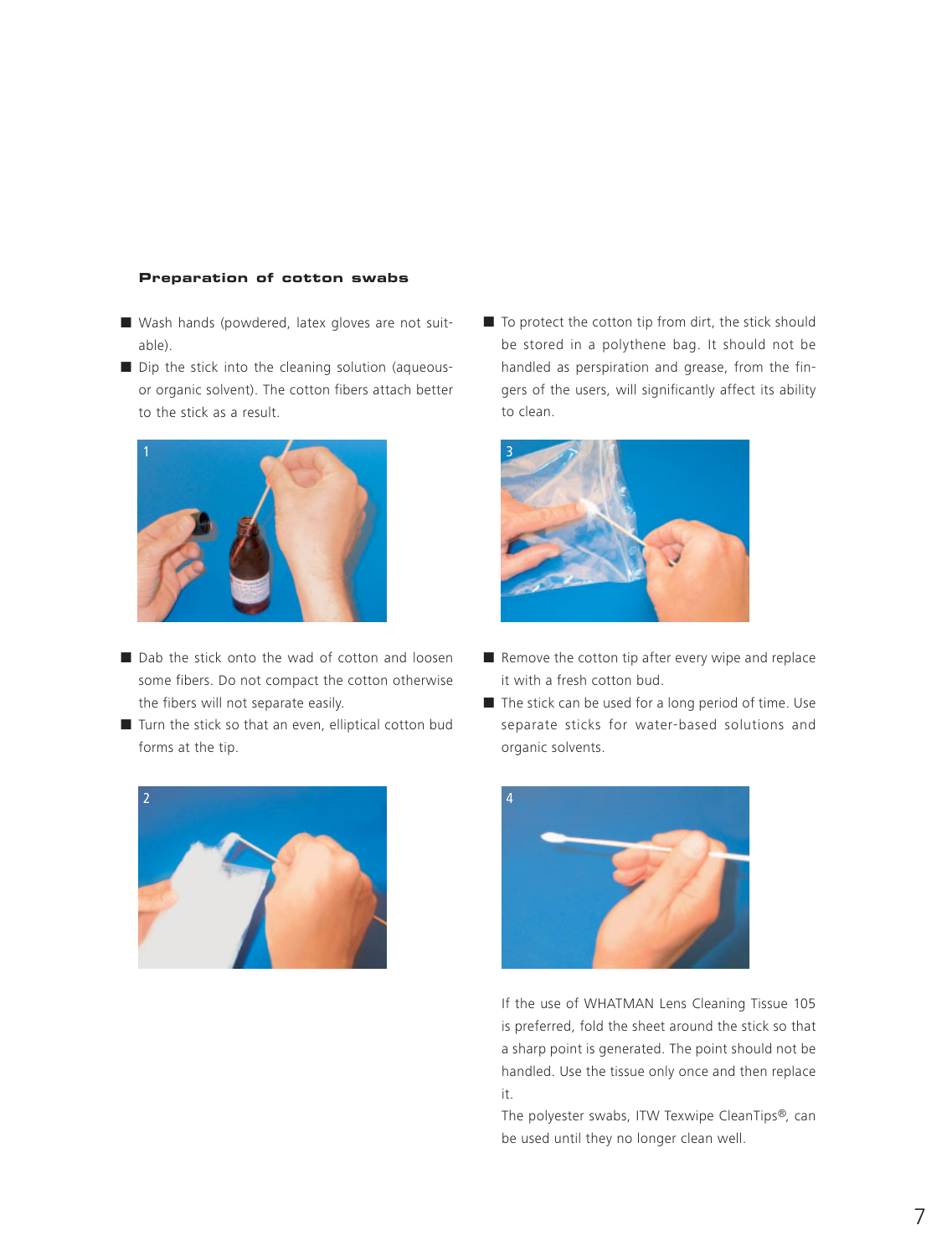## **Cleaning Procedure**

- 1. Blow all loose dust particles away with a dust blower.
- 2. Remove all water-soluble dirt with distilled water. If this is unsuccessful repeat using a solution of diluted washing-up liquid. Remove any remaining residue with a dry cotton swab, but breathe on the surface first to generate a film of moisture. In so doing, be careful not spray droplets of saliva.
- 3. To remove **oily** dirt, use a solution of dilute washing-up liquid initially. If this does not produce a satisfactory result, repeat the cleaning using a solvent (Optical Cleaning Solution L, petroleum ether).
- 4. **Greasy** dirt must always be removed using a solvent.
- 5. After cleaning check the surface (see the section "How to recognize dirt").



Place the objectives, eyepieces and cameras on a dust-free surface (e.g. fresh aluminum foil). All other optical components to be cleaned should be as accessible as possible.

Dip the cotton swab or the ITW Texwipe CleanTips® swab into the cleaning solution and shake off excess liquid. An excess of liquid in a cotton bud will flow over the rim of the lens and attack the lens cement. This may consequently lead to the removal of the cement between bonded components. The solvent should remove as much dirt as possible. In order to increase the retention time of volatile organic solvents in the cotton bud, some users chill the solvent (-10°C to -20°C). Chilled solvents have a disadvantage: due to their low temperature, condensation may form on the lens surface and leave a residue. A more suitable way to improve the retention time of a solvent is to add isopropanol, for example.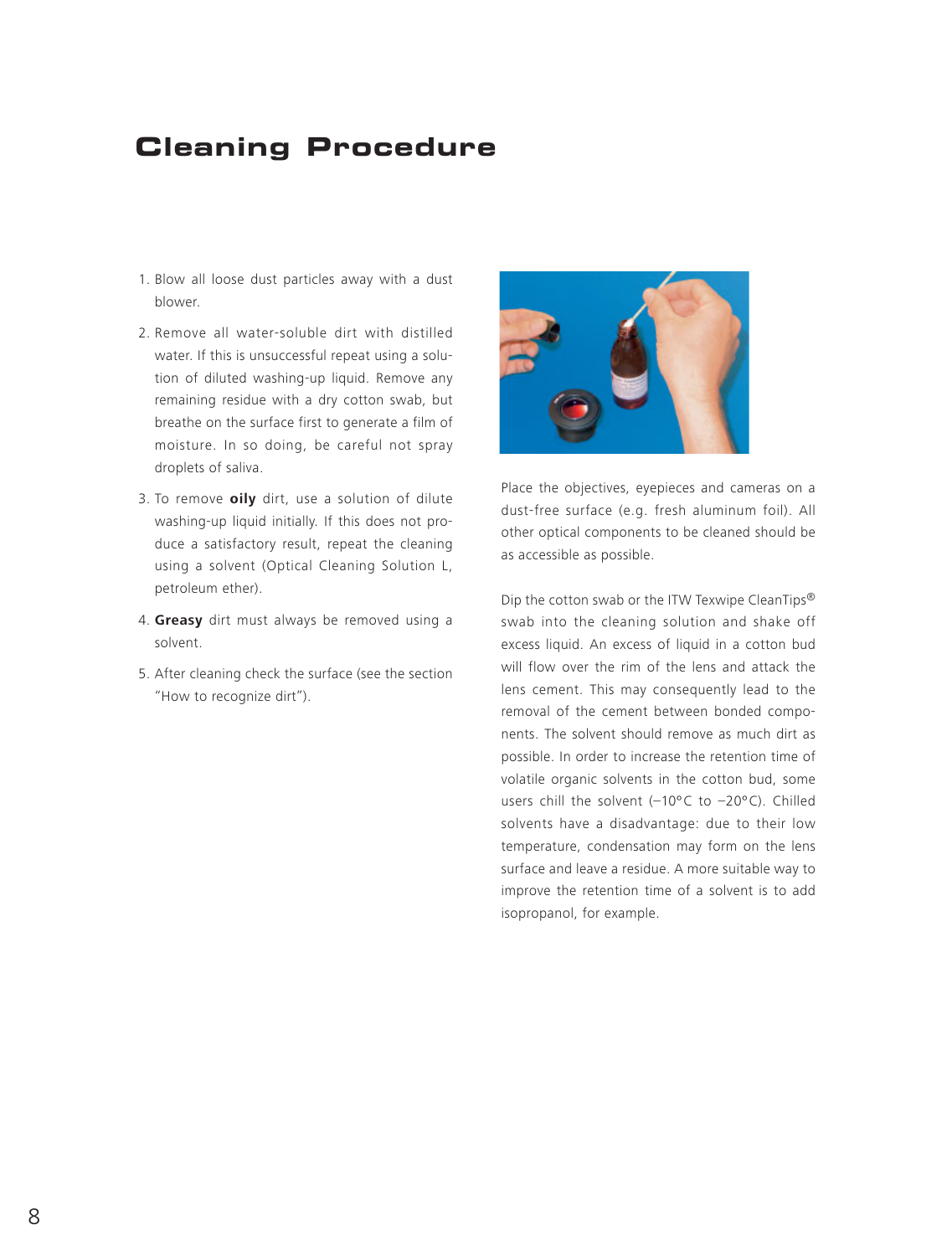



Cleaning is achieved using a spiral motion **from** the center to the rim. Never wipe using zig-zag movements as this will only spread the dirt. With larger optical surfaces (e.g. tube lenses) the spiral motion **starts initially at the rim** before moving to the middle and is only then followed by a center to rim cleaning motion.

Normally several spiral wipes are recommended.

We recommend pure, volatile petroleum ether or the Optical Cleaning Solution L from Carl Zeiss.

**Wipe using a spiral movement –** 

**do not use a zig-zag motion!**

Not all solutions can be recommended to clean the optics of a microscope. Some clean very effectively, but are either toxic (e.g. chloroform, acetone) or environmentally unfriendly (e.g. Freon®, tetrahydrochloride); others will leave surface residue (e.g. xylene, toluene, diethylether).

Residue forms particularly with the use of xylene and absolute ethanol, and above all when the dirt contains water-soluble components.

Acetone can be recommended when oil and grease are to be removed from cover slips. Acetone attacks most types of plastic as well as rubber, and as a consequence its use to clean eyepieces can be problematic, for example. It cannot be excluded that acetone may attack cemented optical components (e.g. objectives, TV-adapters, eyepieces) when used frequently.

Acetone can also dissolve specialized organic coatings.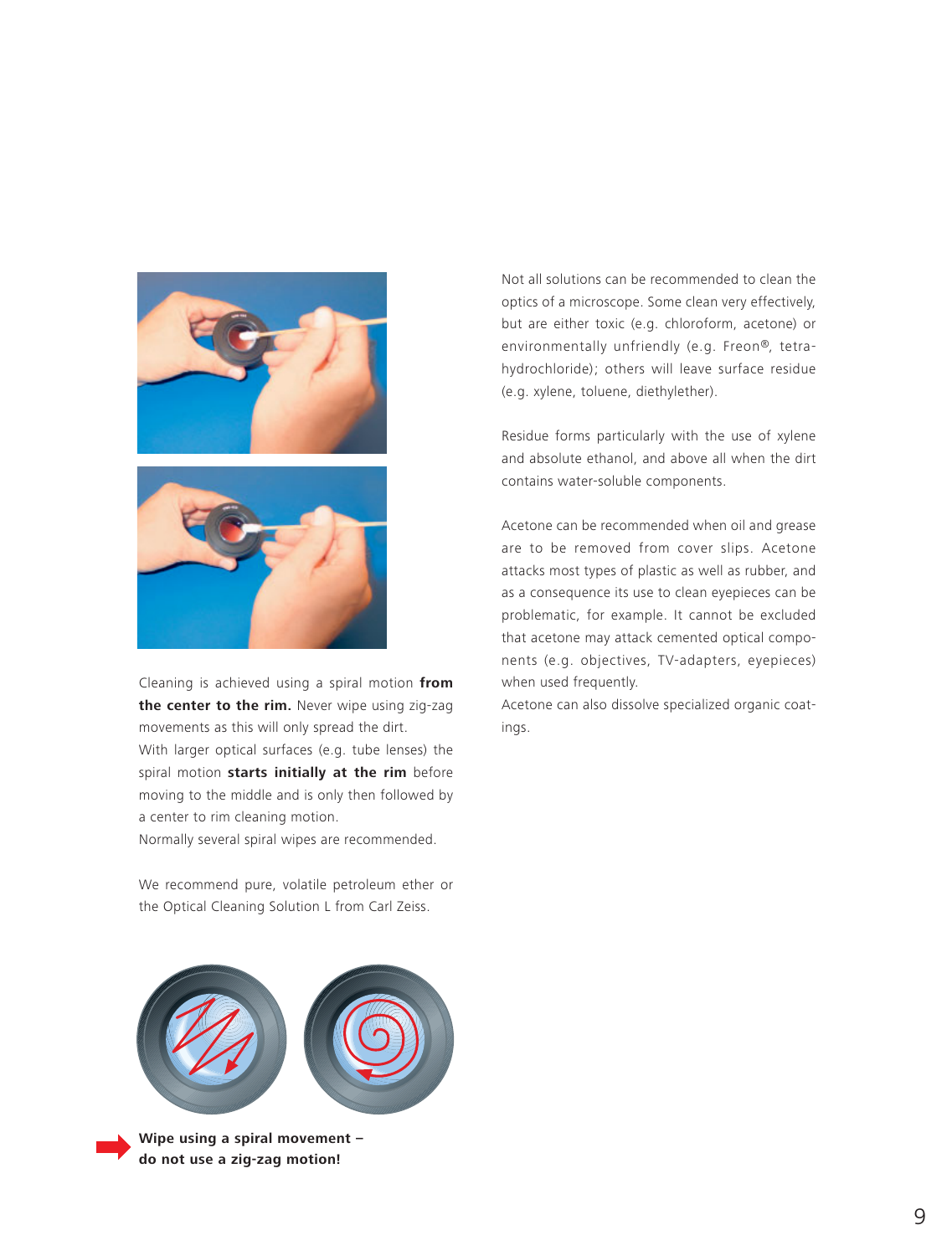# **How Can Contamination be Avoided ?**

The opening of the binocular tubes should always be protected either with the eyepieces or with dust covers. If no dust covers from the manufacturers are available, aluminum foil is a suitable substitute. The best fundamental method to prevent **dust accumulation** is to first cover the microscope with two additional plastic bags and then the dust cover supplied by the manufacturer.

In tropical regions this measure is not recommended as it can frequently lead to a build up of fungus.

**Fungal contamination** can best be minimized by reducing the humidity of the room either by air conditioning or by installing an infrared lamp above the microscope (at a minimum distance of 150 cm or 5 Feet). Fungal contamination is almost impossible to remove.

The microscope should never be located in a position where it could be affected by **acidic or alkaline vapors,** such as in or near a wet chemical photographic laboratory.

# **Cleaning External Microscope Components**

The painted surfaces of microscopes from the AXIO range are powder coated and extremely durable. They can be cleaned well with a very lightly moistened microfiber cloth. Loose dust and other dirt can be removed using a brush of soft hair used exclusively for this purpose.

### **Together with the cleanliness of the microscope optics, perfect sample preparation is the deciding factor for optimal results:**

e.g. the thickness of the histological section, staining intensity, the refractive index and dispersion of the embedding media and immersion fluids, and when performing high resolution microscopy – the distance of a living cell from the cover slip.

*A thin and clean preparation of the fresh water protozoan, Dimorpha mutans. Planapo 63/1.4 Phase contrast.*

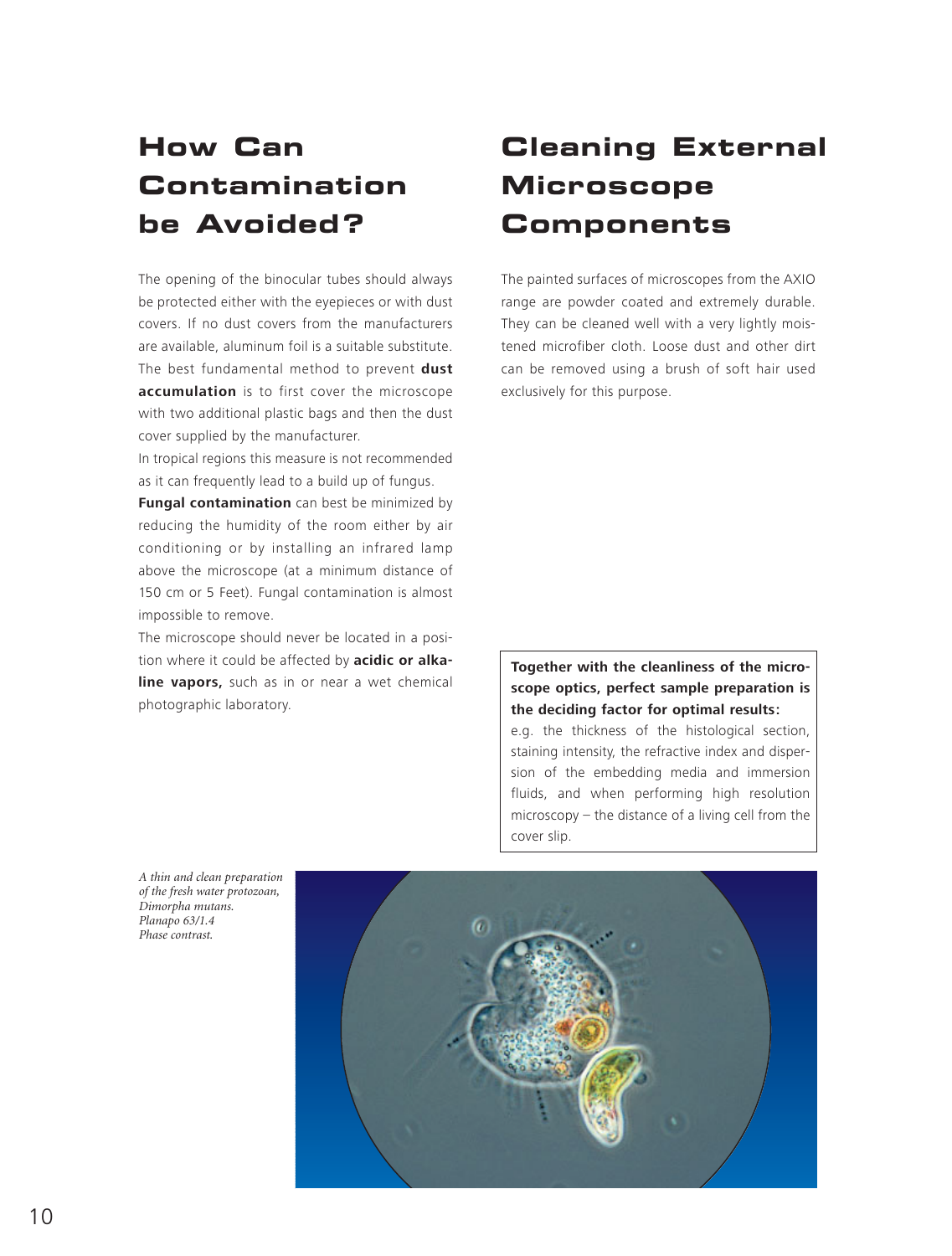

# **What to Watch Out for When Cleaning Microscope Optics!**

- **1.** When starting to clean, don't forget to use a dust blower except when fluids (such as immersion oil) are to be removed.
- **2.** Never wipe lenses with dry swabs or tissue this causes scratches!
- **3.** Do not use abrasive materials e.g. leather wipes, dry linen cloths or polystyrene sticks as recommended by some manufacturers.
- **4.** Do not apply any solvents before trying distilled water (a film of distilled water can be generated by breathing on the surface), except when grease is to be removed.
- **5.** Do not use ethanol or acetone for the cleaning of older microscopes (e.g. the STANDARD range from Carl Zeiss Oberkochen or the MIKROVAL- and JENA-Microscopes 250 CF range from Carl Zeiss Jena).
- **6.** Do not use any disposable cotton swabs ( e.g. Q-Tip®) instead of the described cotton or ITW Texwipe CleanTips® swabs, as the former are not free from contamination.
- **7.** Beginners should not use any of the occasionally recommended metal rods instead of the wooden (bamboo) sticks, as the front lenses may be more easily damaged.
- **8.** Do not use any of the optical spray cans containing pressurized liquid air. The pressurized air from these sprays leaves a slight, but difficult to remove, residue.
- **9.** Never use acids or ammonia to clean objective front lenses.
- **10.** Never try to clean the internal optical surfaces, cameras or adaptor optics.